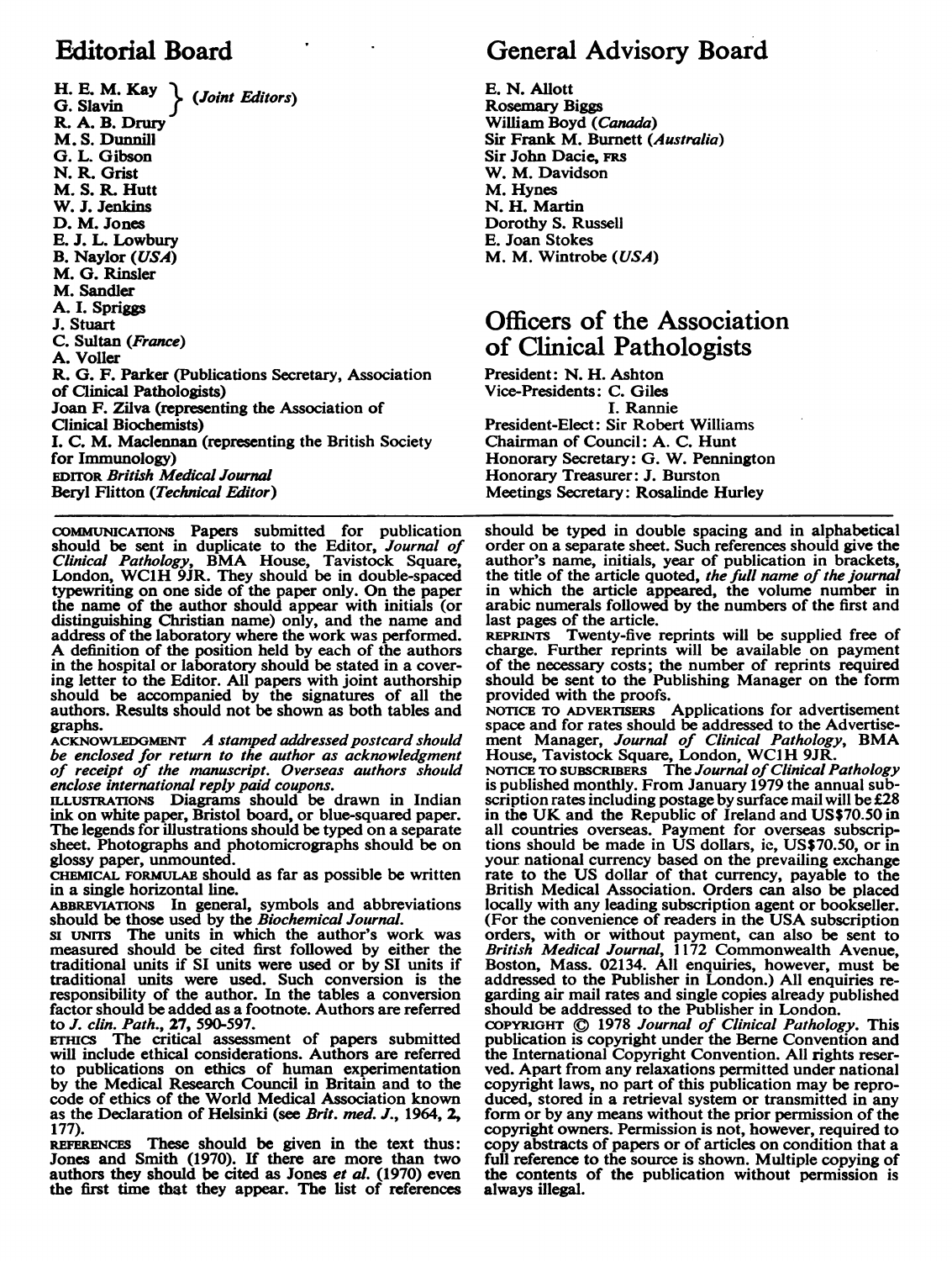Fc-Binding assay for antiglobulins

Plotting 1/BF (reciprocal of bound Fc\*) against  $1/F$  (reciprocal of free  $Fc^*$ ) should therefore give a straight line of slope  $G_0/K.B_0$ , intercept on the abscissa (condition  $1/BF = 0$ ) of  $-K/G_0$  and intercept on the ordinate (condition  $1/F = 0$ ) of  $1/B<sub>0</sub>$ , ie, the reciprocal of the molar concentration of antiglobulin binding sites in the test system.

Evaluation of K requires knowledge of  $G_0$ , which is (very nearly) the total IgG as determined by radial immunodiffusion.

Requests for reprints to: Dr G. E. Francis, Department of Biochemistry and Chemistry, The Medical College of St. Bartholomew's Hospital, Charterhouse Square, London, ECIM 6BQ.

## Reports and Bulletins prepared by the Association of Clinical Biochemists The following reports and bulletins are published by the Association of Clinical Biochemists. They may be obtained from The Publishing Department, British Medical Journal (ACB Technical Bulletins), B.M.A. House, Tavistock Square, London WC1H 9JR. Overseas readers should remit by British Postal or Money Order.

SCIENTIFIC REVIEWS (price  $£1.00/\$2.00$  each)

1 The assessment of thyroid function March 1971 F. V. FLYNN and J. R. HOBBS

2 Renal function tests suitable for clinical practice January 1972 F. L. MITCHELL, N. VEALL, and R. W. E. WATTS

3 Biochemical tests for the assessment of fetoplacental function May 1975 C. E. WILDE and R. E. OAKEY

4 Test of exocrine pancreatic function March 1977 A. H. GOWENLOCK

TECHNICAL BULLETINS (price  $£1.00/\$2.00$  each)

22 Bilirubin standards and the determination of bilirubin by manual and technicon AutoAnalyzer methods January 1971 BARBARA BILLING, RUTH HASLAM, and N. WALD

23 Interchangeable cells for spectrophotometers and fluorimeters September 1971 s. s. BROWN and A. H. **GOWENLOCK** 

24 Simple tests to detect poisons March 1972 B. W. MEADE et al.

25 Blood gas analysers May 1972 K. DIXON

26 Kits for enzyme activity determination September 1972 S. B. ROSALKI and D. TARLOW

27 Assessment of pumps suitable for incorporation into existing continuous flow analytical systems November 1972 A. FLECK et al.

28 Routine clinical measurements of transferrin in human serum September 1973 K. DIXON

29 Control materials for clinical biochemistry (5th edition) September 1973 J. F. STEVENS

30 Notes on the quality of performance of serum cholesterol assays September 1973 s. S. BROWN

31 Determination of uric acid in blood and in urine July 1974 R. W. E. WATTS

<sup>32</sup> A survey of amino acid analysers readily available in the United Kingdom September 1974 J. E. cARLYLE and P. PURKISS

33 Definitions of some words and terms used in automated analysis November 1974 A. FLECK, R. ROBINSON, S. S. BROWN, and J. R. HOBBS

34 Measurement of albumin in the sera of patients January 1975 LINDA SLATER, P. M. CARTER, and J. R. HOBBS

35 Investigation of the validity of temperature correction factors for serum aspartate and alanine transaminases March 1975 s. B. ROSALKI et al.

36 Factors influencing the assay of creatinine November 1975 J. G. H. COOK

<sup>37</sup> A survey of enzyme reaction rate analysers readily available in the United Kingdom July 1977 R\_ A. SAUNDERS and R. F. BURNS

38 Transport of specimens for clinical chemistry an-<br>alysis November 1977 P. WILDING, J. F. ZILVA, and P. WILDING, J. F. ZILVA, and C. E. WILDE

<sup>39</sup> A scheme for the evaluation of diagnostic kits May 1978 P. H. LLOYD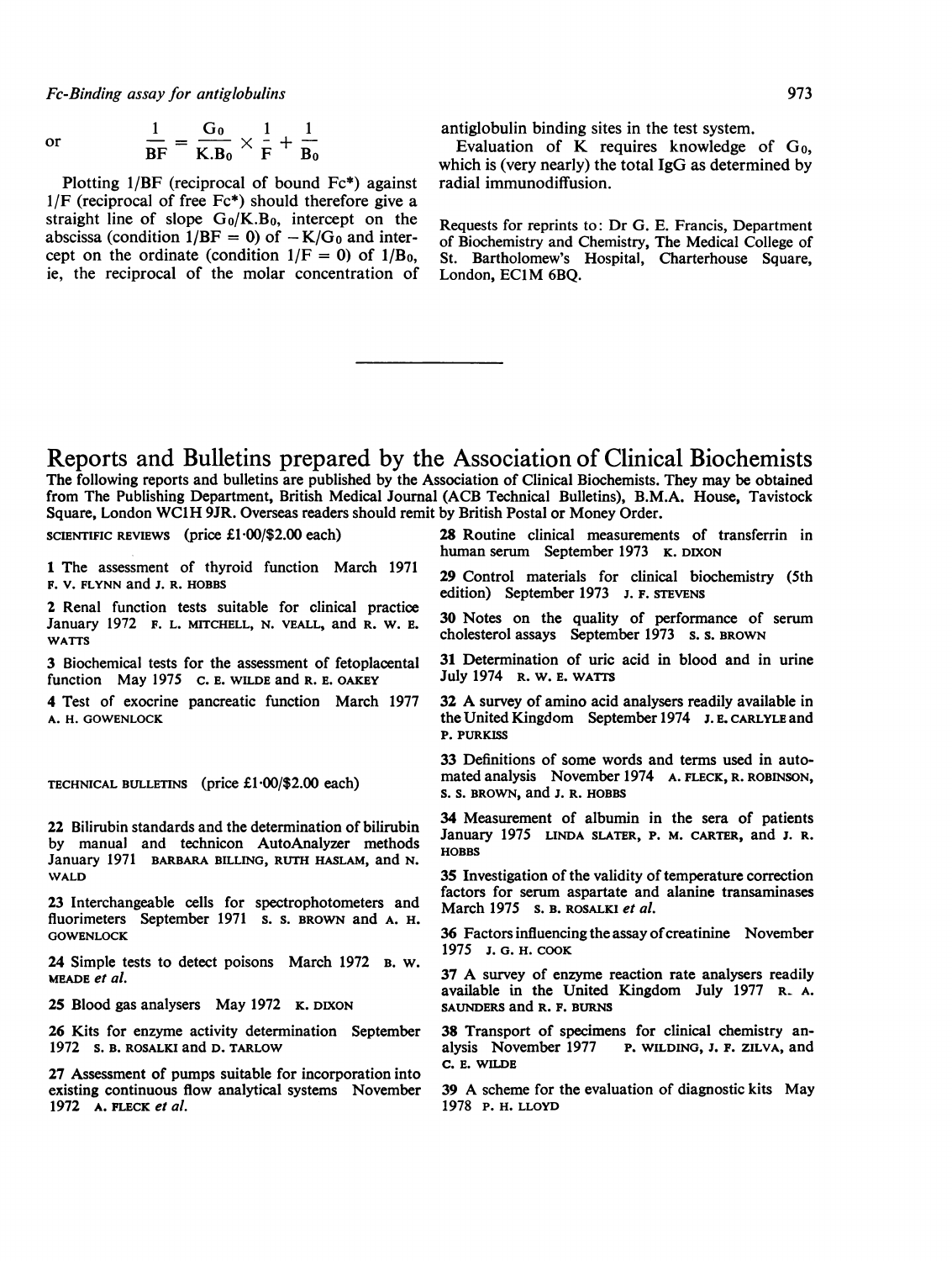Table Numbers of report forms from which various tvpes of organisms were isolated

|                                  | Microbiology (129) |                 | Haematology $(50)$ and chemistry $(50)$ |                 |
|----------------------------------|--------------------|-----------------|-----------------------------------------|-----------------|
|                                  | <b>Direct</b>      | <b>Enriched</b> | Direct                                  | <b>Enriched</b> |
| Staphylococcus albus only        |                    | 16              | 13                                      | 48              |
| Escherichia coli only            |                    |                 |                                         |                 |
| Staphylococcus aureus only       |                    | Nil             | Nil                                     |                 |
| <b>Bacillus</b> species only     | Nil                |                 | Nil                                     | 20              |
| Mixture of two or more organisms | 3                  | 18              | Nil                                     | 25              |
| Enteric pathogens                | Nil                | Nil             | Nil                                     | Nil             |
| Mycobacteria species             | Not attempted      | Nil             | Not attempted                           | Not attempted   |
| Total                            |                    | 39              | 14                                      | 96              |

medium was again centrifuged for 15 minutes at 5000 rpm and the deposit was inoculated onto two Löwenstein Jensen slopes (Colindale).<br>The haematol

haematology and chemical pathology forms were divided into two equal groups and treated like wound and faeces forms.

After photocopying of reports the top of the photocopier machine where the forms are placed was swabbed liberally, and the swab was examined in the same way as the wound swab.

The results have been summarised in the accompanying table. It is clear that only a few request forms grew organisms on direct culture. Very scanty coagulasenegative staphylococci were grown from the photocopier.

Previous reports have shown that medical laboratory workers, because of the nature of their work, are more vulnerable to infection while handling contaminted specimens (Harrington and Shannon, 1976, 1977). It has been suggested that since in the microbiology department the request forms are always handled by the technician simultaneously with virulent positive cultures, for example, multiresistant organisms, Salmonella typhi, pseudomonads, food-poisoning organisms, etc, at the same working bench stacking culture plates and request cards, these forms could well be highly contaminated. Assuming that they were, then cross-contamination may occur not only within the laboratory staff but also outside in the wards among clinical and nursing staff handling or sorting out patients' laboratory reports. However, even after employing enrichment technique we have failed to confirm that this happens. In fact very few organisms were grown-mostly coagulase-negative staphylococci and an occasional pseudomonas or klebsiella. The very low recovery

rate of the last two named organisms may well be explained by the fact that the forms were dry and showed no detectable moisture. We were also surprised to notice that the level of contamination was so low as not to be of any significance. The fact that bacteria were more often isolated in haematology and chemical pathology departments may be explained by the fact that the liberal use of disinfectants for cleaning the working surface is perhaps more frequent in the microbiology department because of the risk of cross-infection. TB forms are, nevertheless, always handled at the same time as the stained smear. We did not expect to grow Mycobacterium tuberculosis, but the absence of even environmental non-pathogenic mycobacteria is rather surprising.

Nevertheless from the findings of this study no one working in the laboratory should develop a sense of complacency. Neither are we suggesting that for the office staff, in particular, hand washing will not be necessary after handling laboratory request forms. After handling forms hands must be washed, as has already been suggested (Department of Health and Social Security, 1972; Public Health Laboratory Service, 1976, unpublished). But we believe that recommendations or guidelines for a code of practice should be based on sound and realistic microbiological evidence rather than on assumption.

B. CHATTOPADHYAY ELIZABETH THOMAS\* Public Health Laboratory and Department of Microbiology, Whipps Cross Hospital, London El1 INR, UK

\*Present address: Bacteriology Department, Liverpool Royal Infirmary, **Liverpool** 

## References

- Department of Health and Social Security (1972). Safety in Pathology Laboratories. DHSS, London.
- Harrington, J. M., and Shannon, H. S. (1976). Incidence of tuberculosis, hepatitis, brucellosis and shigellosis in British medical laboratory workers. British Medical Journal, 1, 759-762.
- Harrington, J. M., and Shannon, H. S. (1977). Survey of safety and health care in British medical laboratories. British Medical Journal. 1, 626-628.
- Public Health Laboratory Service (1976). Safety Precautions-Notes for Guidance, November, 1976 (Unpublished).

## Broadsheet 88

With reference to Broadsheet 88 'Examination of cerebrospinal fluid protein', the author mentions the difficulties when a small volume of CSF has to be shared among a number of departments. If the specimen is sent first to the bacteriology laboratory it can be centrifuged, providing the deposit for film and culture and the supernatant passed on for the biochemical analysis. This is particularly important if tuberculous meningitis is a possibility, and the best available deposit is thus obtained for the Ziehl Neelsen film.

P. A. JENKINS Mycobacteriwn Reference Unit, University Hospital of Wales, Heath Park, Cardiff, CF4 4XW UK,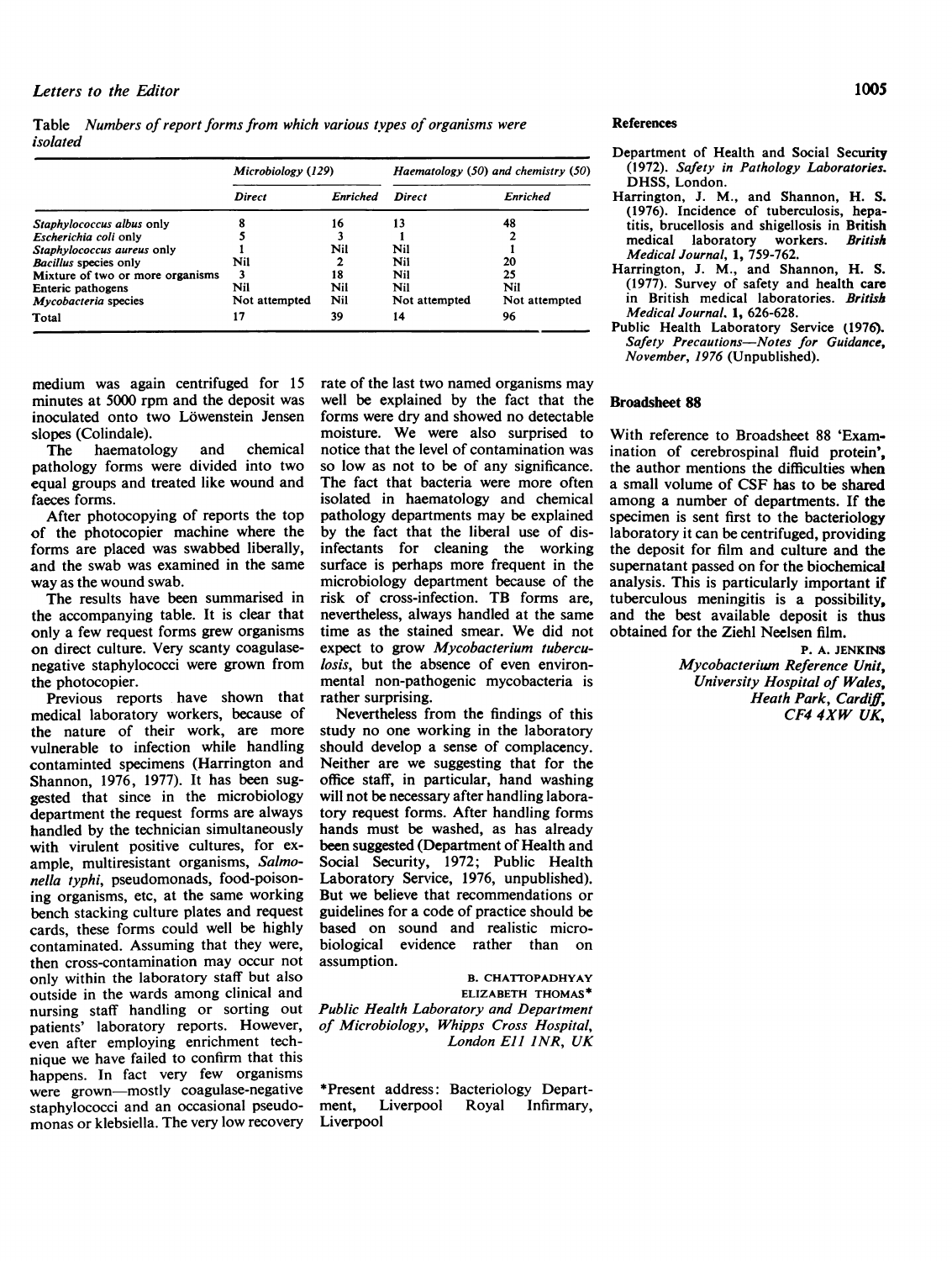fully covering the academic topics which interest her, such as the nature of factor VIII and antibody, and its assay. There are stimulating discussions of the organisation of haemophilia treatment, and a condemnation of the present NHS attitude to patient care. Anyone already competent at managing haemophilic patients will derive pleasure and profit from reading<br>this book.<br> $E = 1.$  K, EVANS D. I. K. EVANS

Problem Solving in Immuno-Hematology. Case Reports for Pathologists and Medical Technologists. By Arthur Simmons. (Pp.  $ix + 204$ ; £11.50.) Chicago and London: Year Book Medical Publishers. 1977.

This is an interesting and novel approach to blood group serology, in which the author takes the reader through a limited number of problems step by step. Case reports are followed by preliminary investigations and comments. The trainee is then set a few questions covering further investigations before turning the page to see how the master has proceeded.

There are six sections dealing with special areas of serology, such as blood typing problems, the direct antiglobulin test, etc, plus an appendix with flow diagrams for laboratory procedures.

Although the binding is of a 'lay flat' design and the preface suggests that this is a bench manual, it is certainly not comprehensive enough for reference purposes. Some examination candidates will enjoy the style and, hopefully, use the book as an adjunct to and not as a substitute for bench experience; its greatest attribute is to encourage a logical approach.

The reviewer was completely confounded by the first case of an ABO anomaly, which turned out to be due to the presence of acriflavine antibody in the patient. This seemed a little unfair when the preface states that the idea is to 'give a realistic feel for everyday problems in blood banking'. Maybe this is an everyday problem in New Jersey where they like to put acriflavine dye in their anti-B.

W. J. JENKINS

## **Notices**

## 1st South East Asian and Pacific Congress of Clinical Biochemistry

This congress will be held at the Shangri-La Hotel, Singapore from 14 to 19 October 1979 inclusive. It is the first major international meeting of clinical biochemists in South East Asia and is being sponsored by the IFCC and jointly organised by the Singapore and the Australian Associations of Clinical Biochemists (SACB and AACB).

Enquiries for further information may be obtained from the Congress Chairman, Dr Tan It-Koon, C/- Singapore Professional Centre, 129B Block 23, Outram Park, Singapore 3, Republic of Singapore.

## AFIP Continuing Medical Education Courses

Research Methods for Cytologists, 23-27 April 1979.

Basic Cytopathology for Aspiring and Practising Pathologists, 30 April-4 May 1979.

Further information may be obtained from the Director, AFIP (ED2), Washington, DC 20306, USA.

## Books received

IARC Monograhps:

#### Volume 15:

The Evaluation of the Carcinogenic Risk of Chemicals to Man. Some Fumigants, the Herbicides 2,4-D, and 2,4,5-T. Chlorinated Dibenzodioxins and Miscellaneous Industrial Chemicals. (Sw.fr. 50; US\$ 20.)

### Volume 16:

The Evaluation of the Carcinogenic Risk of Chemicals to Man. Some Aromatic Amines and Related Nitro Compounds-Hair Dyes, Colouring Agents and Miscellaneous Industrial Chemicals. (Sw.fr. 50; US\$ 20.)

### Volume 17:

The Evaluation of the Carcinogenic Risk of Chemicals to Humans. Some N-Nitroso Compounds. (Sw.fr. 50; US\$ 25.)

IARC Scientific Publications:

No. 18:<br>**Environmental** Carcinogens-Selected Methods of Analysis. Volume 1-Analysis of Volatile Nitrosamines in Food. Edited by R. Preussmann, M. Castegnaro, E. A. Walker, and A. E. Wassermann. (Sw.fr. 90; US\$ 45.)

#### No. 19:

Environmental Aspects of N-Nitroso Compounds. Edited by E. A. Walker, M. Castegnaro, L. Griciute and R. E. Lyle. (Sw.fr. 100; US\$ 50.)

(Proceedings of a Working Conference held at the New England Center for Continuing Education, New Hampshire, USA, 22-24 August 1977.)

Distributed for IARC by the World Health Organization. Copies available from HM Stationery Office.